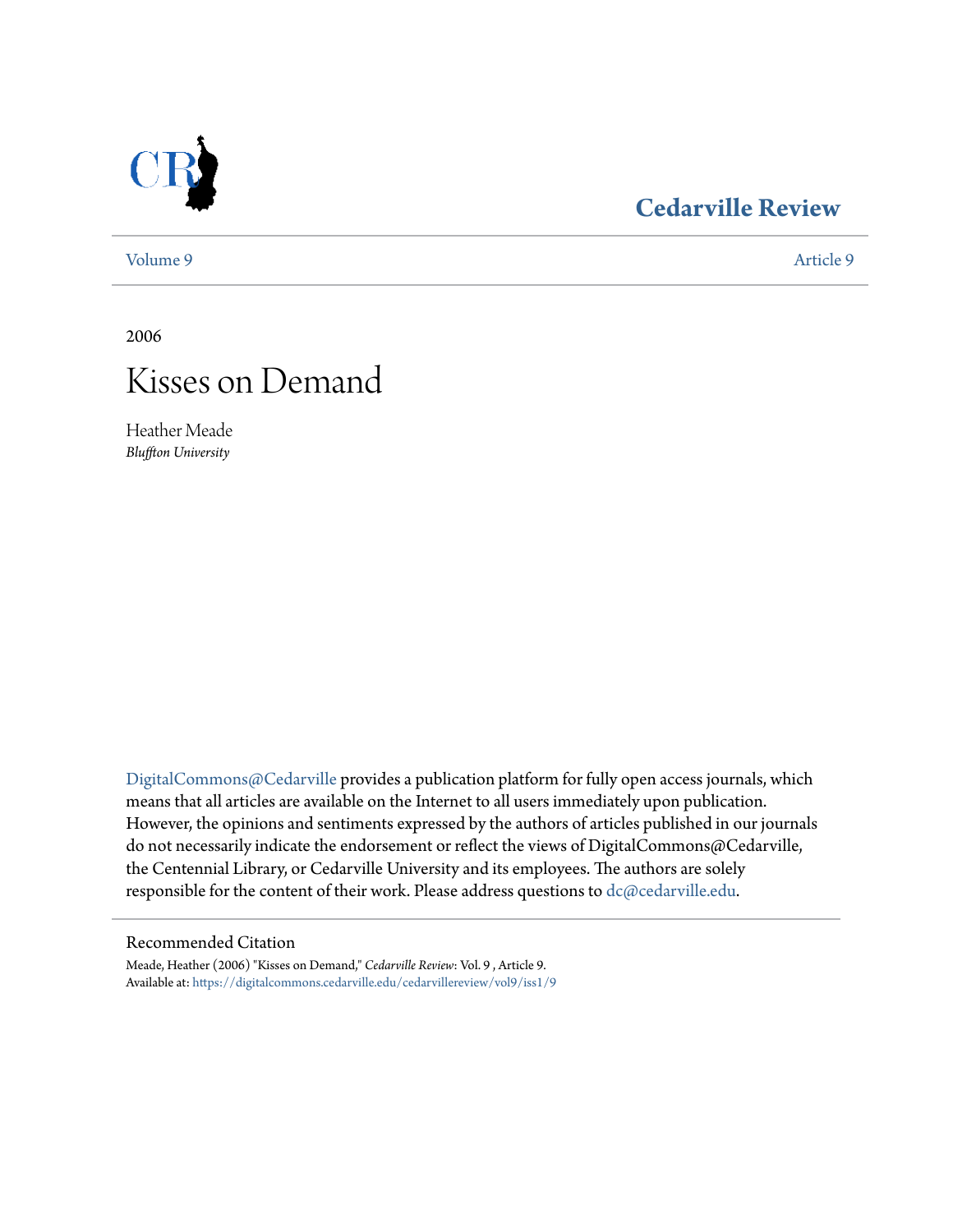## Kisses on Demand

Browse the contents of [this issue](https://digitalcommons.cedarville.edu/cedarvillereview/vol9/iss1) of *Cedarville Review*.

**Creative Commons License**  $\bigcirc$  000

This work is licensed under a [Creative Commons Attribution-Noncommercial-No Derivative Works 4.0](http://creativecommons.org/licenses/by-nc-nd/4.0/) [License.](http://creativecommons.org/licenses/by-nc-nd/4.0/)

Follow this and additional works at: [https://digitalcommons.cedarville.edu/cedarvillereview](https://digitalcommons.cedarville.edu/cedarvillereview?utm_source=digitalcommons.cedarville.edu%2Fcedarvillereview%2Fvol9%2Fiss1%2F9&utm_medium=PDF&utm_campaign=PDFCoverPages)

Part of the <u>[Nonfiction Commons](http://network.bepress.com/hgg/discipline/1152?utm_source=digitalcommons.cedarville.edu%2Fcedarvillereview%2Fvol9%2Fiss1%2F9&utm_medium=PDF&utm_campaign=PDFCoverPages)</u>

This nonfiction is available in Cedarville Review: [https://digitalcommons.cedarville.edu/cedarvillereview/vol9/iss1/9](https://digitalcommons.cedarville.edu/cedarvillereview/vol9/iss1/9?utm_source=digitalcommons.cedarville.edu%2Fcedarvillereview%2Fvol9%2Fiss1%2F9&utm_medium=PDF&utm_campaign=PDFCoverPages)